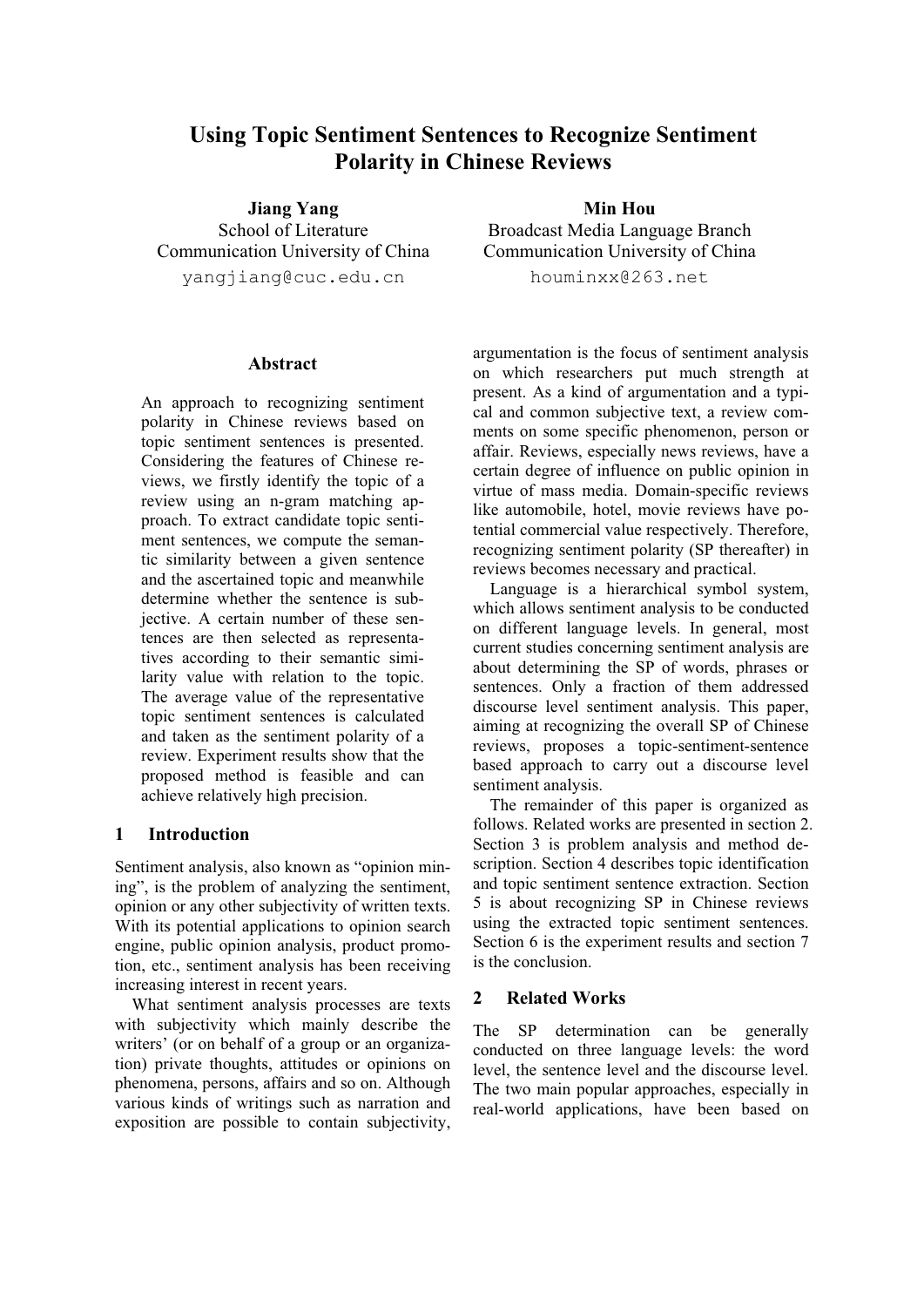machine learning techniques and based on semantic analysis techniques. Research aiming at recognizing the overall SP of discourse is represented by Turney (2002), Pang et al. (2002) and Yi et al. (2003). Turney proposed an unsupervised learning algorithm to classify the sentiment orientation of reviews. The mutual information difference between the given word or phrase and the words "poor" and "excellent" was calculated respectively to measure its semantic orientation; then the average semantic orientation of all the words in a given text was regarded as the overall semantic orientation. Pang et al. employed such classification models as Naïve Bayesian model, Maximum Entropy model and Support Vector Machine model to classify the semantic orientation of movie reviews, in which the features of models selected included unigrams, bigrams, parts of speech, word position, feature frequency and feature presence. Yi et al. firstly analyzed the grammatical structure of sentences using NLP techniques. The semantic orientation of a sentence then is determined by referring to a sentiment lexicon and a sentiment pattern database. They applied the approach to classifying the overall SP of document.

Other related works are concerning the sentiment analysis of sentences and words which underlie recognizing the overall SP of a whole text. Wiebe et al. (2000, 2004) proved that the subjectivity of a sentence could be judged according to the adjectives in it. Kim & Hovy (2004) and Weibe & Riloff (2005) explored the classification of subjective and objective sentences. Yu et al. (2003) put forward an approach to extract opinionated sentences in order to serve an automatic question answering system. The extracted sentences were classified and the SP of each was determined. Hu & Liu (2004) took advantage of WordNet to obtain sentiment words and their orientations. The polarity of a sentence thus is judged according to the dominant semantic orientation of sentiment words.

For Chinese, Wang et al. (2005) proposed a hybrid approach to recognize the semantic orientations of sentences in reviews based on heuristic rules and Bayesian classification technique. Wang et al. (2007) applied a Multi-redundantlabeled CRFs method on sentence sentiment analysis. Experiments showed it solved ordinal

regression problems effectively and obtained global optimal result over multiple cascaded subtasks. Meng et al. (2008) designed a recognition system of text valence based on key word template in which they proposed template matching arithmetic and text valence value arithmetic for the calculation of the valence of Chinese texts. Zheng et al. (2009) conducted a research on sentiment analysis to Chinese traveler reviews by SVM algorithm.

## **3 Problem Analysis and Method Description**

### **3.1 Discourse Structure of Chinese Texts**

The overall SP of a Chinese text is the sum of the SP of all its component parts. However, the importance of each component part in a given text varies. This is because no matter which writing style a text belongs to, it has a particular discourse structure which determines the importance of the component parts.

Discourse structure is the organization and constitution law of language units (greater than sentence) within a discourse. It formally indicates the hierarchy of discourse contents, semantically guarantees the integrity of discourse contents and logically reflects the coherence of discourse contents. In a word, discourse structure is the unity of discourse form, discourse meaning and discourse logic. A discourse consists of several semantic parts. The central meaning of a discourse is the aggregation of the central meaning of its semantic parts in a certain logic way. A semantic part is the set of paragraphs. It may be composed of as small as only a paragraph or as large as even a whole chapter. The basis for partitioning semantic parts depends on the writing styles, i.e., narration, description, argumentation and exposition. For argumentation, a typical argumentation may be divided into 4 parts as introduction, viewpoint presentation, demonstration and conclusion. Recognizing semantic parts has great significance in understanding the central idea of a text.

#### **3.2 Features of Chinese Reviews**

Chinese reviews are a kind of argumentation. According to what is reviewed, they can be categorized into finance reviews (e.g., stock review), literature reviews (e.g., book review),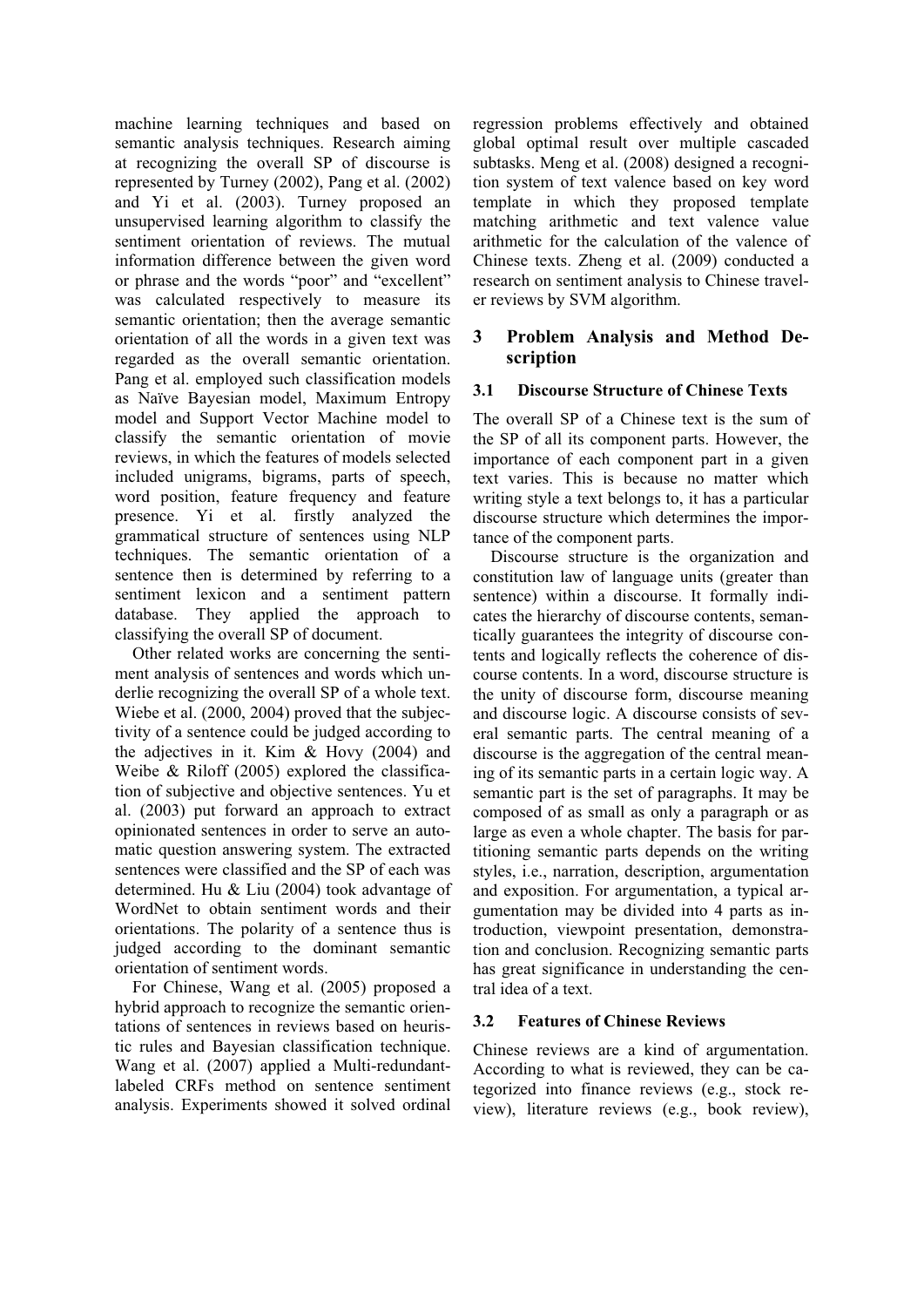product reviews (e.g., automobile review), current affairs reviews (e.g., news review), etc. Generally speaking, Chinese reviews bear the following features.

Firstly, the topic of a Chinese review is explicit. A Chinese review always comments on some specific phenomenon, person or affair. The object it deals with is very explicit.

Secondly, a Chinese review has generally only one topic. Thus, in a Chinese review, the reviewer always explicitly expresses his/her opinion towards the topic. The sentiment of the discussed topic is rather explicit. Some Chinese reviews may discuss subtopics and corresponding opinions on each subtopic may be shown. But it will not change or influence the reviewer's basic sentiment on the topic.

Thirdly, the topic of a Chinese review is closely related to its title. Chinese Reviews often use concise expressions in titles to show clearly the topics or the themes. Therefore, the topic of a review can generally be found in its title.

Fourthly, Chinese reviews have fixed expression patterns. A typical Chinese review consists of 4 semantic parts as is mentioned above. The reviewer's sentiment expressions towards the topic generally appears in the "viewpoint presentation" and "conclusion" part.

To prove the correctness of our knowledge of Chinese reviews, we conducted a survey on 560 Chinese reviews which were collected from newspapers and the Internet. The manually examined results, which are showed as follows, verify the above mentioned 4 features of Chinese reviews.

|  |  |  | Table 1 A Survey on Features of Chinese Reviews |  |  |
|--|--|--|-------------------------------------------------|--|--|
|--|--|--|-------------------------------------------------|--|--|

| Features              | Percent   |       |  |  |
|-----------------------|-----------|-------|--|--|
| <b>Explicit Topic</b> | 100       |       |  |  |
| One Topic             | 100       |       |  |  |
| Title Reflects Topic  | 99.64     |       |  |  |
|                       | $I-D-C1$  | 40.17 |  |  |
| Discourse             | $I-V-D-C$ | 33.9  |  |  |
| Structure             | $I-V-D$   | 18.75 |  |  |
|                       | others    | 7.18  |  |  |

#### **3.3 Topic Sentiment Sentence**

According to the above analysis, the SP of a Chinese review is manifested by a certain expression pattern through several semantic parts, and its overall SP is generally expressed in the "viewpoint presentation" and "conclusion" part. Thus a straightforward idea to obtain the SP of a Chinese review is to: (1) partition the review into several semantic parts; (2) distinguish the viewpoint presentation part and the conclusion part; (3) analyze only the sentiment of the viewpoint presentation part and the conclusion part and take the result as the overall SP of the review. Intuitively, this seemingly simple method can achieve very good result.

However, to perform an automatic discourse structure analysis itself is actually a hard task and will lose precision during the processing; to distinguish different semantic parts by means of language cues without a discourse structure analysis can only solve some instead of all problems. Therefore, we introduce the concept of topic sentiment sentence.

A topic sentiment sentence is defined as a sentence bearing both the topic concept and sentiment towards that topic. The topic sentiment sentences in a Chinese review are the intersection of the topic sentences and sentiment sentences in it. Topic sentiment sentences are representative for sentiment analysis because, firstly, they are homogeneous in topic. And more importantly, the sentiment bearing in these sentences refer to the same topic. This makes sentiment in each sentence computable. Earlier works like Turney (2002) or Pang et al (2002) don't take into account the topic and the sentiment relating to that topic together as a whole, thus makes the result less reliable in that the sentiment words and phrases processed are not homogeneous in topic. Secondly, the degree of semantic similarity between topic sentiment sentences and the topic of the review reflects a potential relatedness between the topic sentiment sentences and their corresponding semantic parts. The more a topic sentiment sentence is similar in meaning to the topic, the more likely it appears in the viewpoint presentation part or conclusion part. This is just the reason we avoid an analysis of discourse structure of a review. We also try to avoid an automatic partition of semantic parts of a review since the topic sentiment sentences

<sup>&</sup>lt;sup>1</sup> "I" stands for introduction, "D" for demonstration, "C" for conclusion and "V" for viewpoint presentation.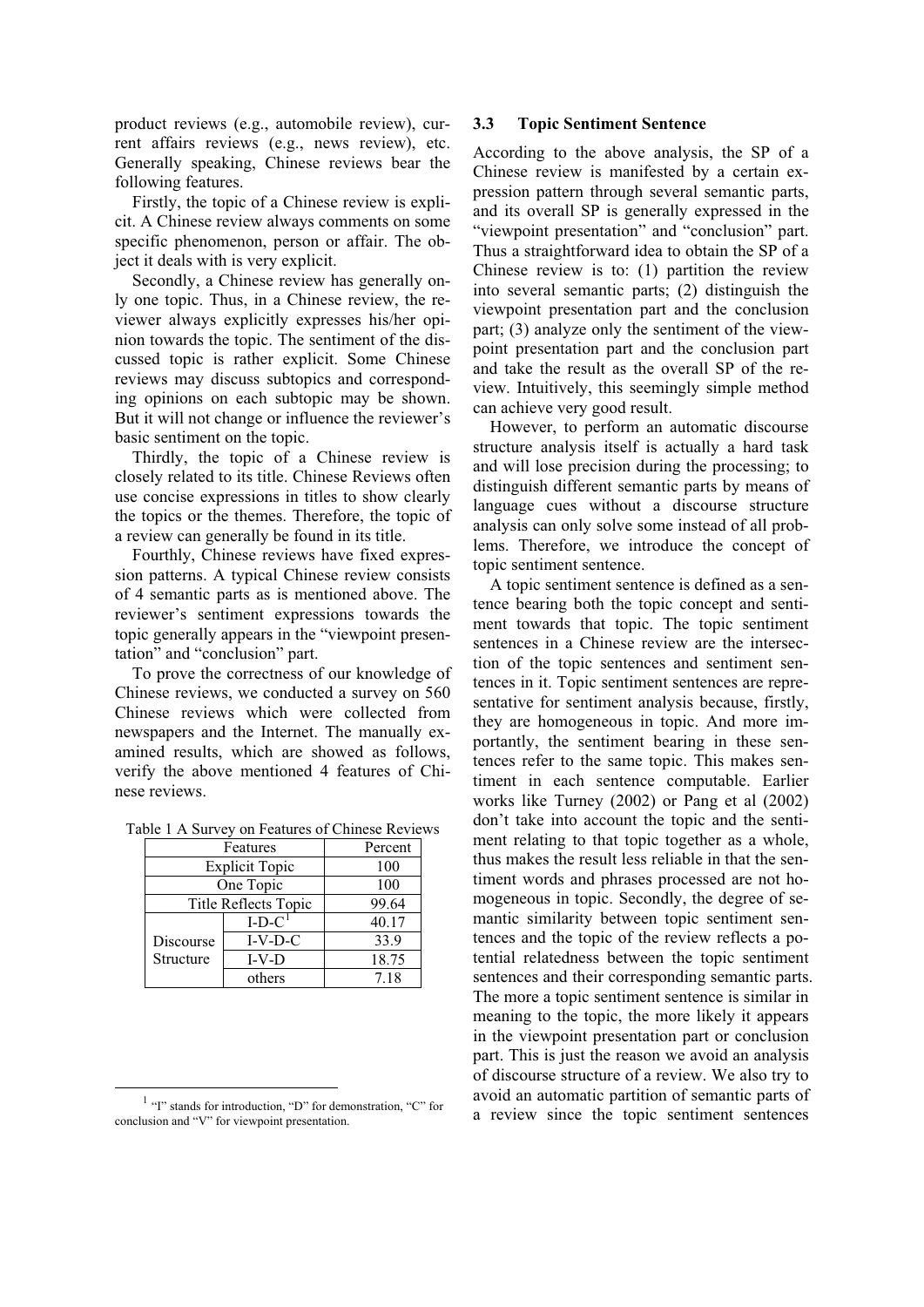themselves potentially point out the corresponding semantic parts they belong to. Thirdly, the distribution of the topic sentiment sentences, including density and extensity, reflects more or less the writer's intensity of attitude toward what is being discussed and can help with detailed sentiment analysis.

To summarize, with topic sentiment sentences, we can compute the SP of a Chinese review in a more simple and effective way without an automatic discourse structure analysis. Moreover, we can obtain a "shallow" structure since topic sentiment sentences potentially reflect the discourse structure of Chinese reviews.

### **3.4 Method**

We thus propose a new method to recognize the sentiment polarity of Chinese reviews using topic sentiment sentences. It is described as follows. (1) Identify the topic of a review using an ngram matching approach. (2) Extract candidate topic sentiment sentences, compute the semantic similarity between a given sentence and the ascertained topic and meanwhile determine whether the sentence is subjective. (3) A certain number of these sentences are selected as representatives according to their semantic similarity value with relation to the topic. The average value of the representative topic sentiment sentences is calculated and taken as the sentiment polarity of a review.

Experiment results show that the proposed method is feasible and can achieve relatively high precision.

### **4 Topic Identification and Topic Sentiment Sentence Extraction**

#### **4.1 Topic Identification of Chinese Reviews**

The topic of a Chinese review is presented as a set of strings  $T=\{Wn_1, Wn_2, \ldots, Wn_i\}$ , in which W<sub>n<sub>i</sub> refers to a word or several continuous words</sub> and n indicates the number of words in a  $Wn_i$ . The evaluation of whether any candidate Wn belongs to T depends on its position and frequency. Wn<sub>i</sub>'s position reflects its distribution degree  $D(Wn_i)$ : the more extensive Wn<sub>i</sub> distributes in a review, the more likely it relates to the topic. Wn<sub>i</sub>'s frequency reflects its importance degree  $I(Wn_i)$ : the more times  $Wn_i$  appears in a review, the more likely it relates to the topic. Thus the degree of  $Wn_i$  belongs to T is defined as membership degree  $C(Wn_i)$  and is measured by the formula:

$$
C(Wn_i) = \alpha \cdot D(Wn_i) + \beta \cdot I(Wn_i)
$$
 (1)

In  $(1)$ ,  $D(Wn_i)$  is determined by the number of paragraphs in which  $D(Wn_i)$  appears and the total number of paragraphs of a text,  $I(Wh_i)$  is the binary logarithm of the frequency of  $Wn_i$  in a text,  $\alpha$  and  $\beta$  are the weighted coefficients to adjust the weights of  $D(Wn_i)$  and  $I(Wn_i)$ .

In order to quickly obtain T, an n-gram matching based approach is applied according to the following algorithm.

(1) Strings separated by punctuations in the title and the main text are segmented and then stored respectively in queue  $T_q$  and  $B_q$ .

(2) For n=1 to m ( $1 \le m \le$  the maximum length of  $T_q$ ), take out a Wn<sub>i</sub> from  $T_q$  successively and search it in  $B_q$ . If there is a Wn<sub>i</sub> in  $B_q$ , then insert it into the index table  $G = \{Wn_i, \text{posi-}$ tion, frequency}. When n=1, which means there is only one word in  $Wn_i$ ,  $Wn_i$  should be a content word.

(3) Calculate the value of  $C(Wn_i)$  for every  $Wn_i$  and add  $Wn_i$  to T if its  $C(Wn_i)$  is greater than the threshold  $L_c$ . In this paper, we choose  $\alpha$ =0.25,  $\beta$ =1, and L<sub>c</sub>=0.8 according to our experience and experiment results.

### **4.2 The Extraction of Topic Sentiment Sentences**

Topic sentiment sentences are essential in the analysis of the SP of reviews. Sentiment analysis based on topic sentiment sentences excludes unrelated sentiment and makes "homogeneous" sentiment computable. Topic sentiment sentences are extracted by 2 steps.

(1) Extract topic sentences from a review. Given a definite T, to extract topic sentences is actually the computing of semantic similarity of candidate sentences and the topic T. Factors that influence the similarity degree are the amount of identical words and strings, the length of identical words and strings, the position of a candidate sentence, semantic similarity of nonidentical words.

**The amount of identical words and strings.** The more identical words or strings a candidate sentence has with T, the more likely they are similar in topic.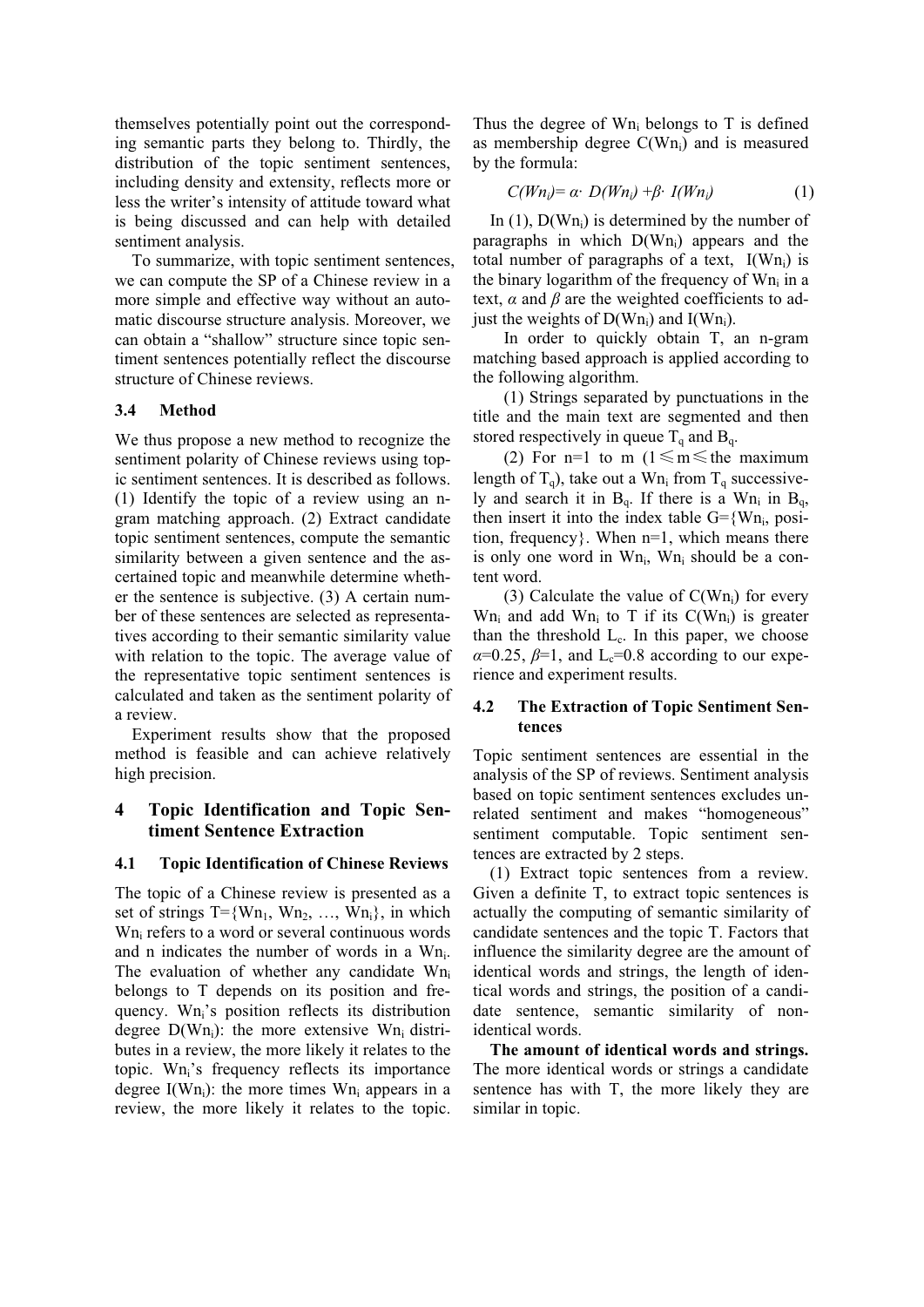**The length of identical words and strings.** The longer an identical string (counted by word) shared by a candidate sentence and T, the more likely they are similar in topic.

**The position of a candidate sentence.** We hold that sentences in a paragraph are not in the same importance. As is the general common knowledge, the beginning and ending sentence in a paragraph are often more important than other sentences and thus receive more weights.

We use HowNet, a Chinese ontology, to compute the semantic similarity and assign each candidate sentence a value of similarity. If the similarity value of a sentence is greater than the threshold Ls, it is taken as a topic sentence.

(2) Extract sentiment sentences from topic sentences. We use a precompiled sentiment lexicon to roughly judge whether a sentence expresses sentiment or not.

Through the above procedures, the topic sentiment sentences in a Chinese review, each with a value indicating the distance in similarity with the topic, are extracted and arranged into order by value. We call them the set of candidate topic sentiment sentences.

### **5 Recognizing the Sentiment Polarity Based on Topic Sentiment Sentences**

Based on section 3.3, in Chinese reviews, the higher similarity degree a topic sentiment sentence gets, the more likely it is a key sentence expressing the writers' basic sentiment orientation. But meanwhile, to avoid excessively relying on too few candidate topic sentiment sentences, more sentences are required to be analyzed to assure precision. Therefore, the number of sentences selected from the set of candidate topic sentiment sentences for final sentiment analysis is quite a question worth careful consideration.

Different Chinese reviews have different numbers of topic sentiment sentences. How many topic sentiment sentences a review has is determined by various factors. We find out, after an investigation of 560 Chinese reviews, that generally a Chinese review has not more than 7 topic sentiment sentences and the average number of that is about 4. Besides, long reviews tend to have rather more topic sentiment sentence. Thus we define that for any review the number

of topic sentiment sentences which are needed to be analyzed as:

$$
N(tss) = 4 \pm \gamma \tag{2}
$$

 $\gamma$  in the above formula is an adiustable parameter which is determined by the ratio of the length of the analyzing review and the average length of a set of reference reviews.

N(tss) topic sentiment sentences with most weights are drawn from the set of candidate topic sentiment sentences and then are computed by a sentence-level sentiment analyzer. The average score of them is taken as  $O(r)$ , i.e. the overall SP of a review.

$$
O(r) = \frac{1}{N(tss)} \sum_{i=1}^{N(tss)} SP(tss_i)
$$
 (3)

We use a semantic approach in the sentencelevel sentiment analyzer. For each sentence, a Chinese dependency parser is used to distinguish the dependency relations between language units, especially the probable relations between the topic words and the sentiment expressions, and the relations between the sentiment expressions and their modifiers. Making use of the syntactic information, the sentiment of a sentence is determined mainly by the sentiment expressions in it according to a precompiled sentiment lexicon. Meanwhile, the following factors are considered.

**Negatives**. Negatives inverse the sentiment of a sentence.

**Connectors**. Some connectors strengthen the original sentiment while others inverse the original sentiment.

**Intensifiers**. Intensifiers make the original sentiment more forcefully.

**Discourse makers**. In linguistics, a discourse marker is a word or phrase that is relatively syntax-independent and does not change the meaning of the sentence. However, discourse marker itself has certain semantic orientation: some of them are positive, some are negative and others are neutral. Thus discourse marker help recognize the SP in a sentence.

**Punctuations**. We pay special attention to question mark and exclamatory mark, especially when there is a negative in a question sentence.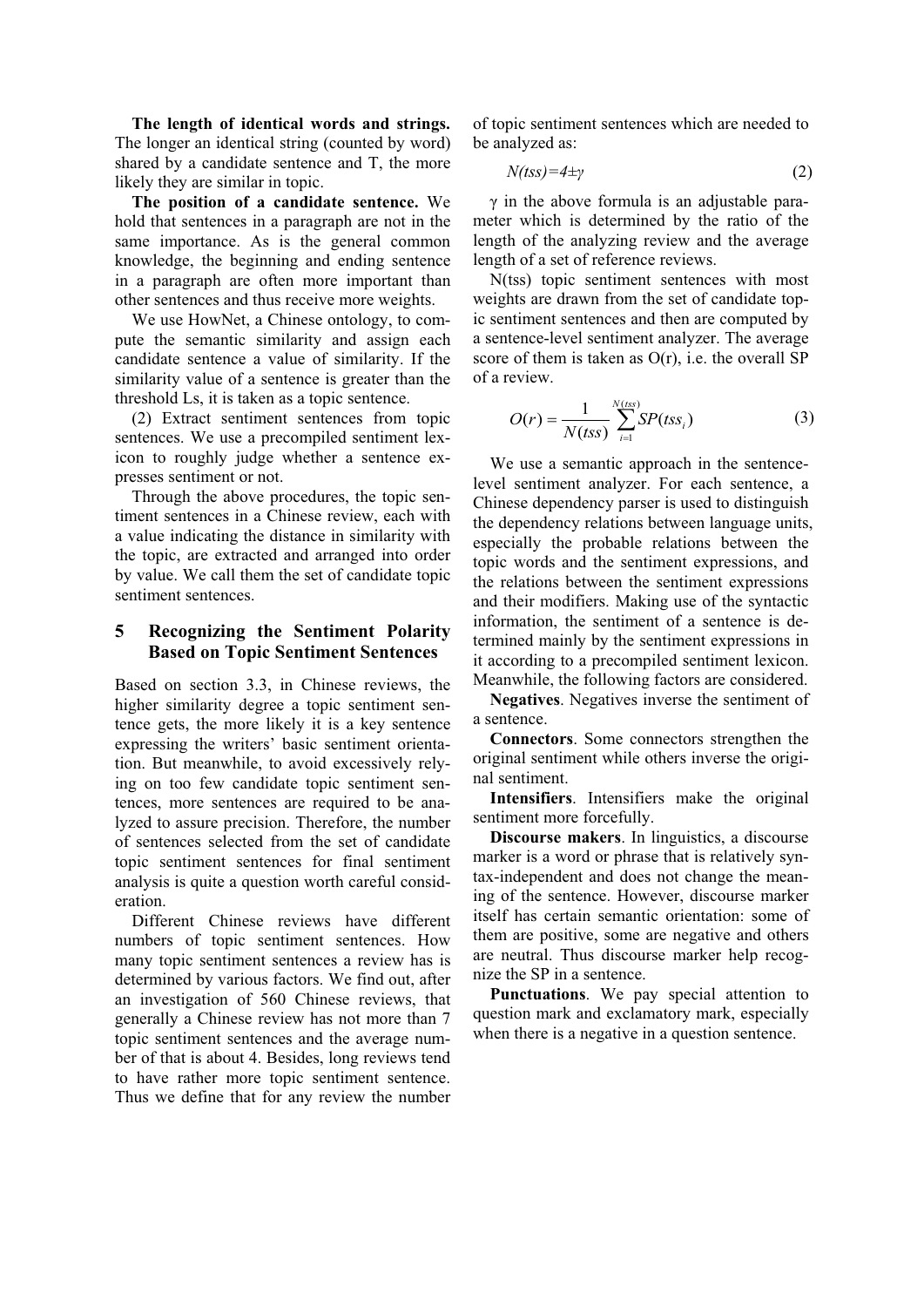### **6 Experiments and Results**

### **6.1 Data**

The data used in the experiment are Chinese current affairs reviews. They are originally collected from the website http://opinion.people.com.cn/ and then cleansed and stored as text. 400 texts are randomly selected from the reviews set. 3 annotators are trained and then instructed to annotate the topic sentiment sentences and judge the SP the 400 reviews individually. The following table shows the general information of the annotation result.

Table 2 General Information of the Annotation

| Results   |       |               |       |  |
|-----------|-------|---------------|-------|--|
| Annotator | Pos.  | Neg.<br>texts | Other |  |
|           | texts |               | texts |  |
|           |       | 302           |       |  |
|           | 93    | 298           |       |  |
|           | 88    | 288           | ۱4    |  |

Finally we get 370 texts (86 positive and 284 negative) totally agreed by the 3 annotators. We use them as the test reviews.

#### **6.2 Resources**

In order to perform an SP analysis, the following resources are required to use.

**Sentiment Lexicon**. We manually build up the sentiment lexicon. The words and phrases in the lexicon are mainly from three dictionaries: Positive Word Dictionary, Negative Word Dictionary and A Student's Positive and Negative Word Dictionary. We also get some words from HowNet Sentiment Dictionary and NTUSD. For each word or phrase, we give its part of speech, positive value and negative value. The positive and negative values of words and phrases are manually assigned by annotators according to human intuition.

**Other lexicons.** We collect as many negatives, connectors, intensifiers and discourse markers as we can and make them into different lexicons.

**HowNet**. As a Chinese ontology, HowNet is used to compute the semantic similarity of words.

**LTP**. LTP (Language Technology Platform developed by HIT) is a package of tools to process Chinese text, with a Chinese dependency parser in it. We use the dependency parser to perform a syntactic analysis of sentences.

**CUCSeg**. CUCSeg is a Chinese pos tagger. We use it to segment Chinese words.

#### **6.3 Results of the Extraction of Topic Sentiment Sentences Experiment**

The extraction of topic sentiment sentences is a vital task in this research. Annotators judge in the test reviews which sentences are topic sentiment sentences firstly and method described in 4.2 is applied and the result of which is evaluated. We adopt the commonly used precision, recall and F-measure to measure the result. It shows as follows.

Table 3 Result of the Extraction of topic Sentiment Sentences

| Threshold    | Precision | Recall |      |
|--------------|-----------|--------|------|
| $L_s = 0.64$ | 89 9      | 82.3   | 86.1 |
| $L_s = 0.55$ | 86.1      | 90.6   | 88.3 |
| $L_s = 0.37$ | 77 R      | 98 4   | 88 1 |

The above result shows we get a rather high precision and recall when  $L_s = 0.55$ .

#### **6.4 Results of Recognizing the SP of Chinese Reviews Experiment**

We use precision to measure the result. Comparison is made among Turney's method (2002), Pang's SVM method (2002) and our method.

|  |  |  |  | Table 4 Result of the SP of Chinese reviews |
|--|--|--|--|---------------------------------------------|
|  |  |  |  |                                             |

| Method     | Precision |
|------------|-----------|
| Turney's   | 74.39     |
| Pang's SVM | 82.9      |
| Ours       | 86.8      |

Compared to reports in earlier works, our approach achieves a relatively high precision.

We reexamine the 49 texts which are judged wrong, together with the 4 extracted representative topic sentiment sentences of each text. Error analysis shows that about 35% of errors are made by the topic identification step, about 49% of errors are made by the sentence-level sentiment analysis, about 4% of errors are made due to the faultiness of the sentiment lexicon. And the causes of other errors are to be explored.